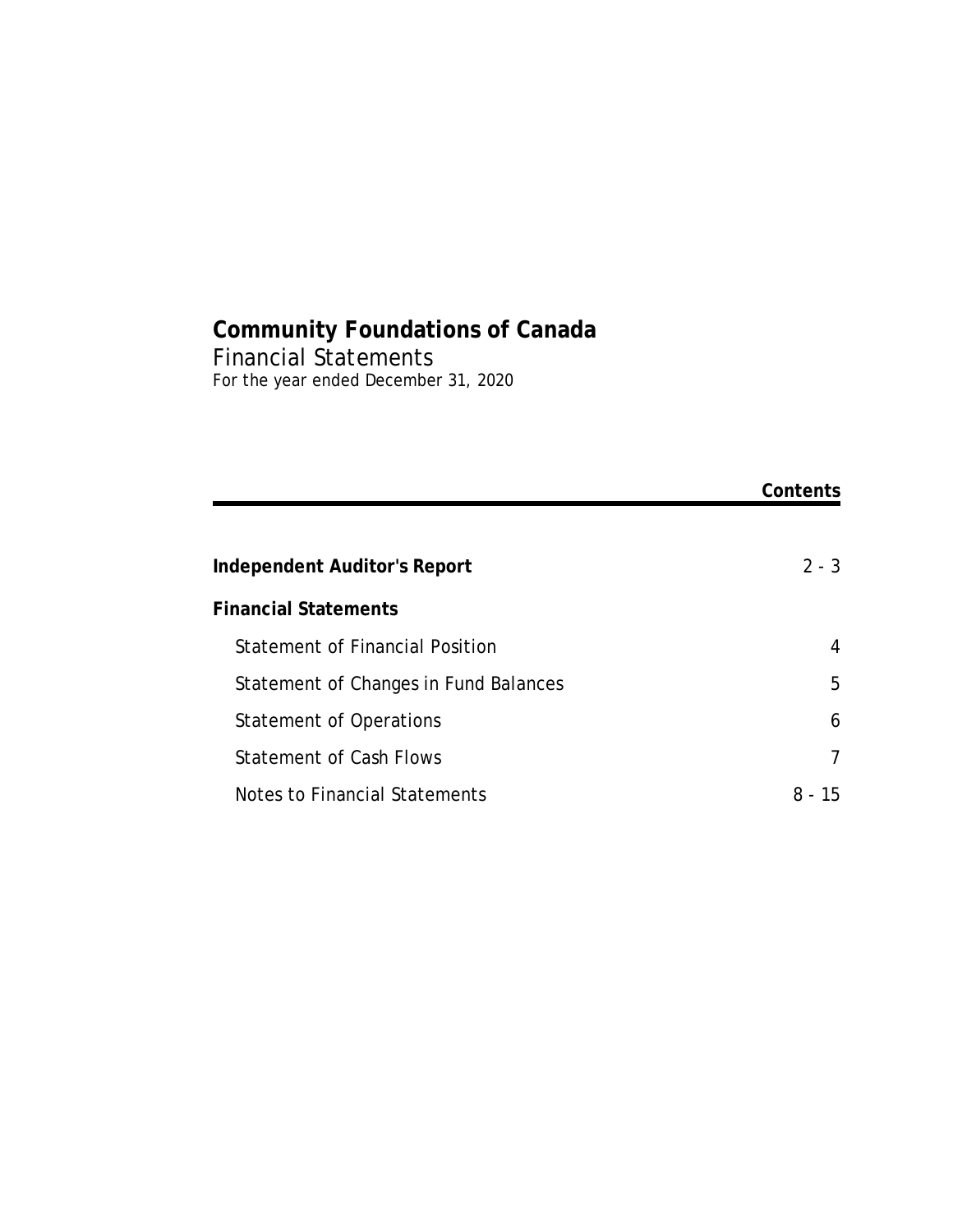

Tél./Tel: 613-237-9331 Téléc./Fax: 613-237-9779 www.bdo.ca

BDO Canada s.r.l./S.E.N.C.R.L./LLP 180 Kent Street **Suite 1700** Ottawa ON K1P 0B6 Canada

**Independent Auditor's Report**

**To the members of Community Foundations of Canada**

#### **Opinion**

We have audited the accompanying financial statements of Community Foundations of Canada, which comprise the statement of financial position as at December 31, 2020, and the statements of operations, changes in fund balances and cash flows for the year then ended, and a summary of significant accounting policies and other explanatory information.

In our opinion, the financial statements present fairly, in all material respects, the financial position of Community Foundations of Canada as at December 31, 2020, and the results of its operations and its cash flows for the year then ended in accordance with Canadian accounting standards for not-for-profit organizations.

#### **Basis for Opinion**

We conducted our audit in accordance with Canadian generally accepted auditing standards. Our responsibilities under those standards are further described in the *Auditor's Responsibilities for the Audit of the Financial Statements* section of our report. We are independent of the organization in accordance with the ethical requirements that are relevant to our audit of the financial statements in Canada, and we have fulfilled our other ethical responsibilities in accordance with these requirements. We believe that the audit evidence we have obtained is sufficient and appropriate to provide a basis for our opinion.

**Responsibilities of Management and Those Charged with Governance for the Financial Statements**

Management is responsible for the preparation and fair presentation of these financial statements in accordance with Canadian accounting standards for not-for-profit organizations, and for such internal control as management determines is necessary to enable the preparation of financial statements that are free from material misstatement, whether due to fraud or error.

In preparing the financial statements, management is responsible for assessing the organization's ability to continue as a going concern, disclosing, as applicable, matters related to going concern and using the going concern basis of accounting unless management either intends to liquidate the organization or to cease operations, or has no realistic alternative but to do so.

Those charged with governance are responsible for overseeing the organization's financial reporting process.

BDO Canada s.r.l./S.E.N.C.R.L./LLP, une société canadienne à responsabilité limitée/société en nom collectif à responsabilité limitée, est membre de BDO International Limited, société de droit anglais, et fait partie du réseau international de sociétés membres indépendantes BDO.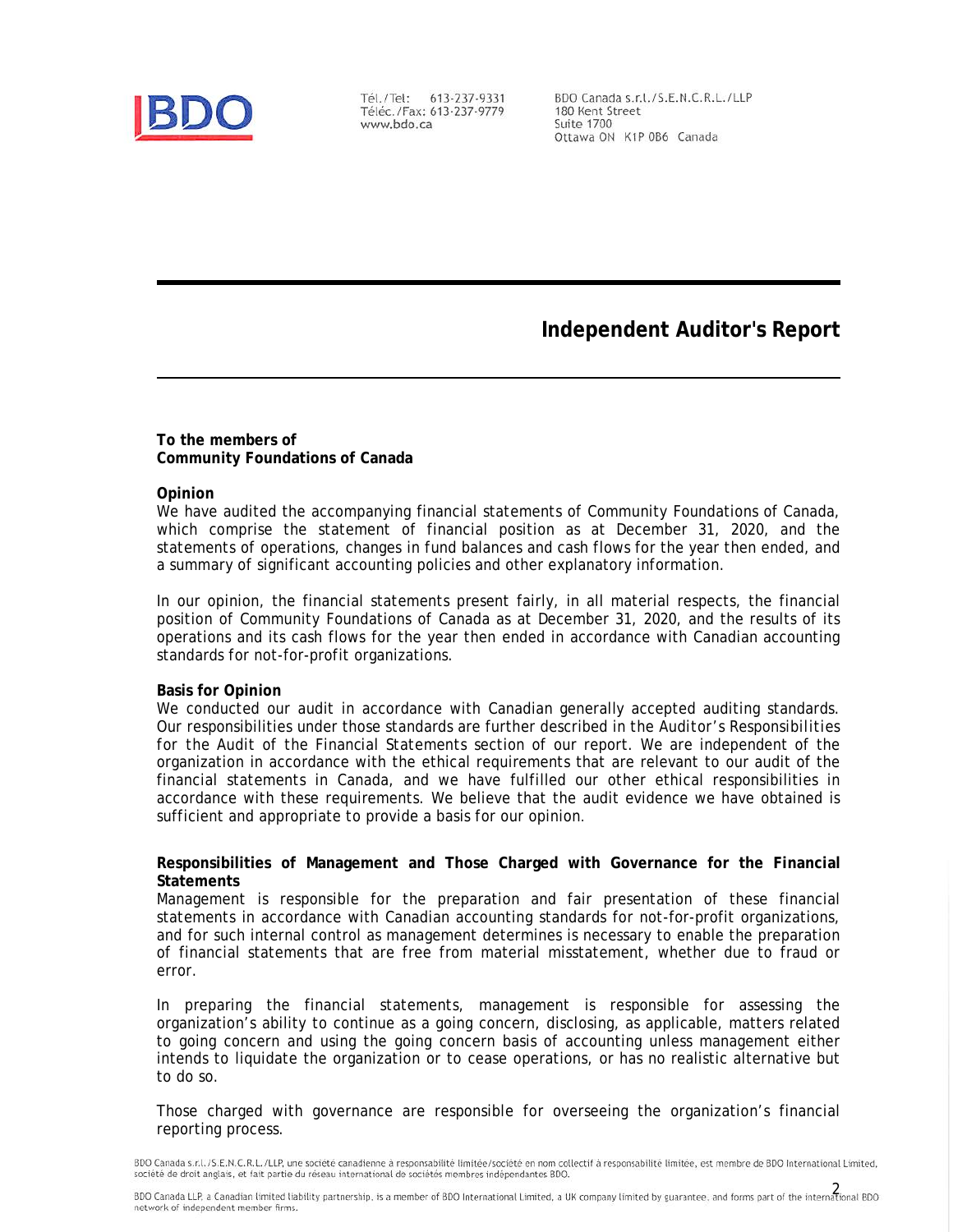

**Auditor's Responsibilities for the Audit of the Financial Statements**

Our objectives are to obtain reasonable assurance about whether the financial statements as a whole are free from material misstatement, whether due to fraud or error, and to issue an auditor's report that includes our opinion. Reasonable assurance is a high level of assurance, but is not a guarantee that an audit conducted in accordance with Canadian generally accepted auditing standards will always detect a material misstatement when it exists. Misstatements can arise from fraud or error and are considered material if, individually or in the aggregate, they could reasonably be expected to influence the economic decisions of users taken on the basis of these financial statements.

As part of an audit in accordance with Canadian generally accepted auditing standards, we exercise professional judgment and maintain professional skepticism throughout the audit. We also:

- · Identify and assess the risks of material misstatement of the financial statements, whether due to fraud or error, design and perform audit procedures responsive to those risks, and obtain audit evidence that is sufficient and appropriate to provide a basis for our opinion. The risk of not detecting a material misstatement resulting from fraud is higher than for one resulting from error, as fraud may involve collusion, forgery, intentional omissions, misrepresentations, or the override of internal control.
- · Obtain an understanding of internal control relevant to the audit in order to design audit procedures that are appropriate in the circumstances, but not for the purpose of expressing an opinion on the effectiveness of the organization's internal control.
- Evaluate the appropriateness of accounting policies used and the reasonableness of accounting estimates and related disclosures made by management.
- Conclude on the appropriateness of management's use of the going concern basis of accounting and, based on the audit evidence obtained, whether a material uncertainty exists related to events or conditions that may cast significant doubt on the organization's ability to continue as a going concern. If we conclude that a material uncertainty exists, we are required to draw attention in our auditor's report to the related disclosures in the financial statements or, if such disclosures are inadequate, to modify our opinion. Our conclusions are based on the audit evidence obtained up to the date of our auditor's report. However, future events or conditions may cause the organization to cease to continue as a going concern.
- · Evaluate the overall presentation, structure and content of the financial statements, including the disclosures, and whether the financial statements represent the underlying transactions and events in a manner that achieves fair presentation.

We communicate with those charged with governance regarding, among other matters, the planned scope and timing of the audit and significant audit findings, including any significant deficiencies in internal control that we identify during our audit.

BDO Conada LLP

Chartered Professional Accountants, Licensed Public Accountants

Ottawa, Ontario April 15, 2021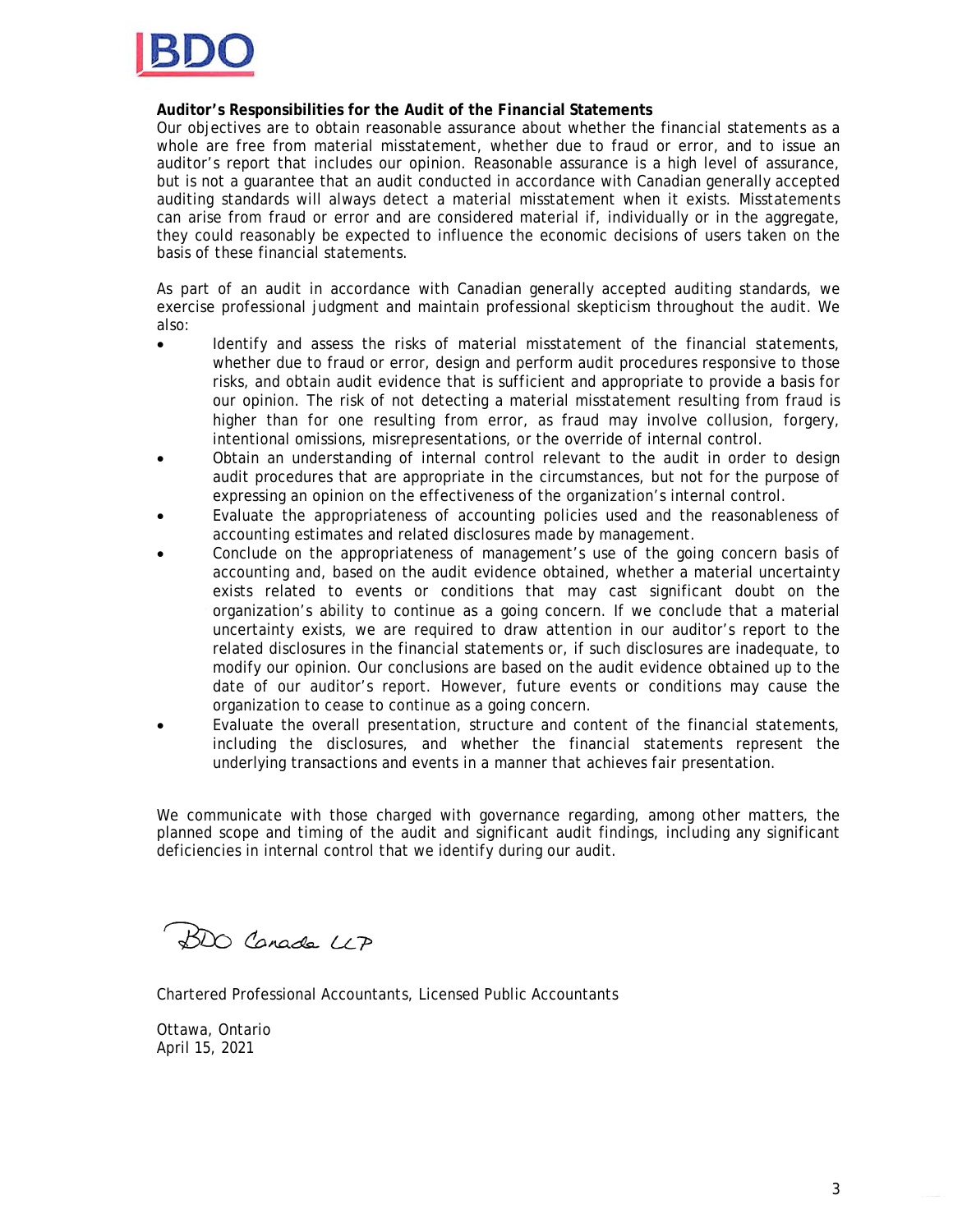## **Community Foundations of Canada Statement of Financial Position**

| December 31                                                                                                                                                                                                                                                                                              | 2020                                                          |    | 2019                                            |
|----------------------------------------------------------------------------------------------------------------------------------------------------------------------------------------------------------------------------------------------------------------------------------------------------------|---------------------------------------------------------------|----|-------------------------------------------------|
| <b>Assets</b>                                                                                                                                                                                                                                                                                            |                                                               |    |                                                 |
| <b>Current</b><br>Cash<br>Investments (Note 3)<br><b>Accounts receivable</b><br><b>Prepaid expenses</b>                                                                                                                                                                                                  | \$18,104,283<br>4,115,167<br>508,152<br>20,911                |    | \$16,592,735<br>3,106,021<br>686,339<br>85,296  |
|                                                                                                                                                                                                                                                                                                          | 22,748,513                                                    |    | 20,470,391                                      |
| Investment in Raven Indigenous Impact Fund LLP (Note 2)                                                                                                                                                                                                                                                  | 84,748                                                        |    | 280,683                                         |
| <b>Investments (Note 3)</b>                                                                                                                                                                                                                                                                              | 12,521,032                                                    |    | 12,451,246                                      |
| Tangible capital assets (Note 4)<br><b>Restricted cash (Note 3)</b>                                                                                                                                                                                                                                      | 1,171,275<br>97,049                                           |    | 1,322,311<br>97,049                             |
|                                                                                                                                                                                                                                                                                                          | \$36,622,617\$534,621,680                                     |    |                                                 |
| <b>Liabilities and Fund Balances</b>                                                                                                                                                                                                                                                                     |                                                               |    |                                                 |
| Current<br>Accounts payable and accrued liabilities<br>Queen Elizabeth II Diamond Jubilee Scholarships Program deferred<br>contributions (Note 6)<br>Flourishing Leadership Trust deferred contributions (Note 6)<br>Other deferred contributions (Note 6)<br>Current portion of long-term debt (Note 7) | \$<br>897,980<br>2,665,629<br>635,577<br>18,916,610<br>10,000 | S. | 385,617<br>5, 145, 728<br>627,577<br>15,355,786 |
|                                                                                                                                                                                                                                                                                                          | 23, 125, 796                                                  |    | 21,514,708                                      |
| Long-term debt (Note 7)<br><b>Leasehold inducement</b>                                                                                                                                                                                                                                                   | 64,150<br>295,694                                             |    | 70,000<br>334,441                               |
|                                                                                                                                                                                                                                                                                                          | 23,485,640                                                    |    | 21,919,149                                      |
| Contractual obligations (Note 8)                                                                                                                                                                                                                                                                         |                                                               |    |                                                 |
| <b>Fund Balances</b><br>Restricted for endowment purposes<br><b>Internally restricted</b><br><b>Unrestricted - operations</b>                                                                                                                                                                            | 12,514,592<br>103,489<br>518,896                              |    | 12,464,592<br>83,703<br>154,236                 |
|                                                                                                                                                                                                                                                                                                          | 13, 136, 977                                                  |    | 12,702,531                                      |
|                                                                                                                                                                                                                                                                                                          |                                                               |    | \$36,622,617\$534,621,680                       |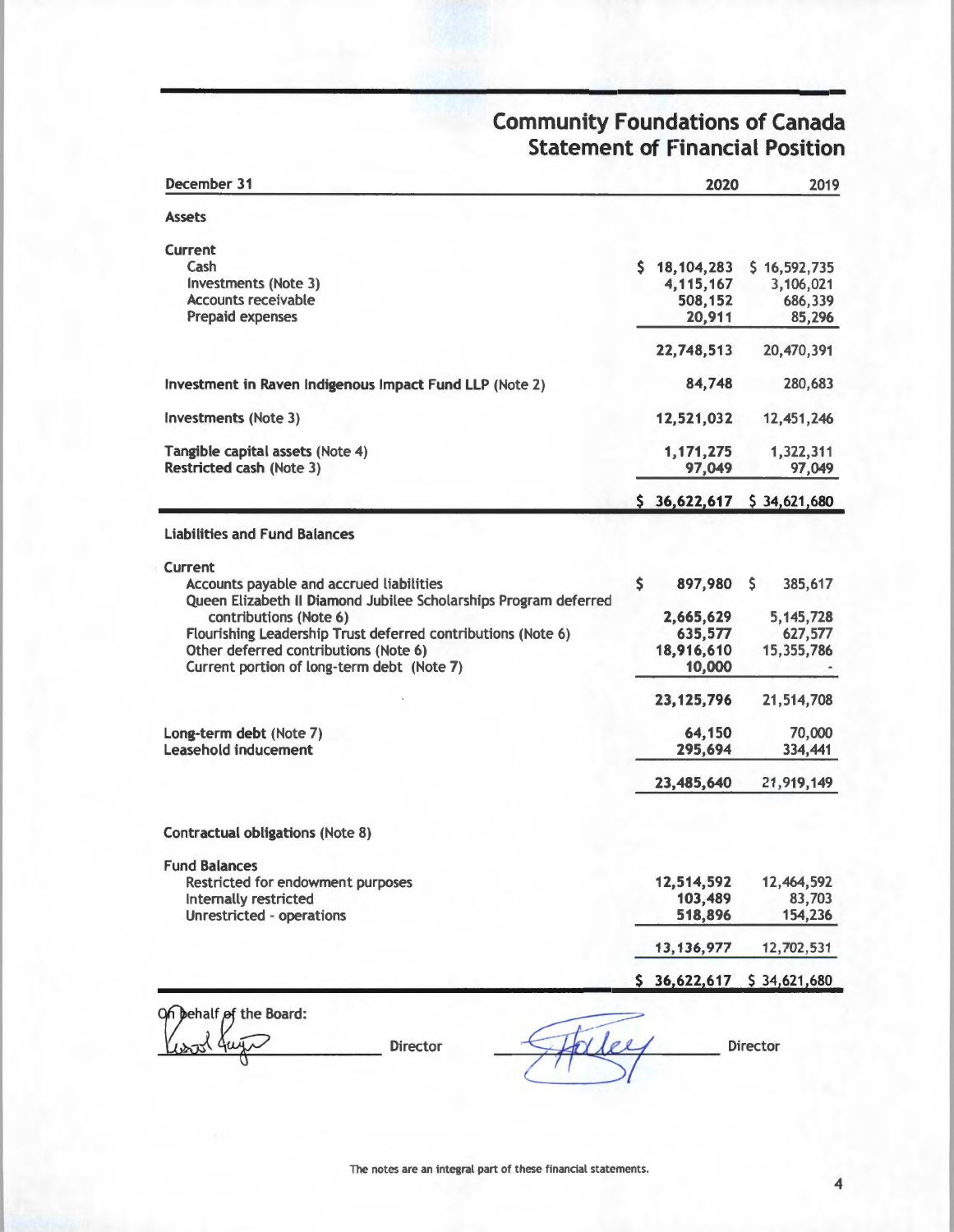# **Community Foundations of Canada Statement of Changes in Fund Balances**

| For the year ended<br>December 31                | Unrestricted -<br>operations | Value<br>initiatives |      | Internally<br>restricted | Restricted for<br>endowment<br>purposes |    | 2020                     |   | 2019       |
|--------------------------------------------------|------------------------------|----------------------|------|--------------------------|-----------------------------------------|----|--------------------------|---|------------|
| Balance, beginning of the year                   | \$<br>154,236 \$             |                      | $-5$ | 83,703                   | \$12,464,592                            |    | \$12,702,531             | S | 12,655,642 |
| Excess (deficiency) of revenues over<br>expenses | (173, 122)                   | 557,568              |      |                          |                                         |    | 384,446                  |   | 43,606     |
| Endowment contributions                          |                              |                      |      | $\overline{\phantom{a}}$ | 50,000                                  |    | 50,000                   |   | 3,283      |
| Interfund transfers (Note 10)                    | 537,782                      | (557, 568)           |      | 19,786                   |                                         |    | $\overline{\phantom{a}}$ |   |            |
| Balance, end of the year                         | \$<br>518,896 \$             | $\sim$               | -\$  | 103,489                  | \$12,514,592                            | S. | 13,136,977               | S | 12,702,531 |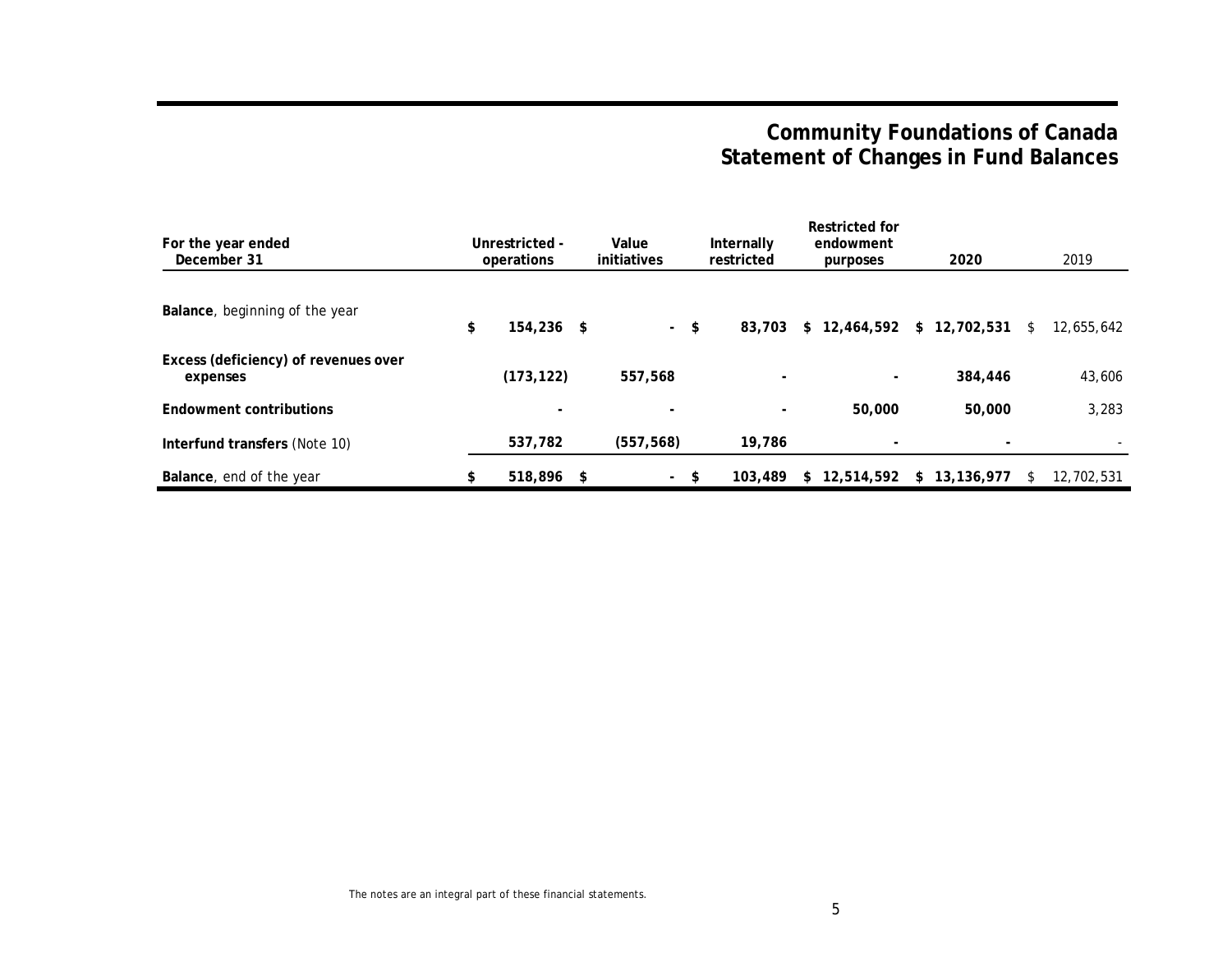## **Community Foundations of Canada Statement of Operations**

|                                         | Operations            |                 | Value Initiatives |                            |                   | Total              |
|-----------------------------------------|-----------------------|-----------------|-------------------|----------------------------|-------------------|--------------------|
| For the year ended December 31          | 2020                  | 2019            | 2020              | 2019                       | 2020              | 2019               |
|                                         |                       |                 |                   |                            |                   |                    |
| Revenues                                |                       |                 |                   |                            |                   |                    |
| Donations, grants and sponsorships      | \$<br>$607.969$ \$    | 1,109,875       | \$130,995,221     | 9,382,887<br><sup>\$</sup> | $$131,603,190$ \$ | 10,492,762         |
| Membership support                      | 1,328,291             | 1,302,928       |                   |                            | 1,328,291         | 1,302,928          |
| Interest and other revenue              | 195,942               | 223,103         | 1,020,114         | 1,602,218                  | 1,216,056         | 1,825,321          |
| Registration and fees                   | 8,675                 | 554,778         |                   |                            | 8.675             | 554,778            |
| Sublease revenue                        | 332,595               | 252,484         |                   |                            | 332,595           | 252,484            |
|                                         | 2,473,472             | 3,443,168       | 132,015,335       | 10,985,105                 | 134,488,807       | 14,428,273         |
| Expenses                                |                       |                 |                   |                            |                   |                    |
| Amortization of tangible capital assets | 166,919               | 148,353         |                   |                            | 166,919           | 148,353            |
| Bad debt                                | 1,350                 |                 |                   |                            | 1,350             |                    |
| Board meetings                          | 29.565                | 122,468         |                   |                            | 29.565            | 122,468            |
| Consultants and professional fees       | 799,069               | 691,380         | 57,731            | 43,197                     | 856,800           | 734,577            |
| Foundation development                  | 52,315                | 310,274         |                   |                            | 52,315            | 310,274            |
| Fundraising                             | 24,457                | 1,586           |                   |                            | 24,457            | 1,586              |
| Office and administration               | 393,102               | 451,732         |                   |                            | 393,102           | 451,732            |
| Professional development                | 27,521                | 41,286          |                   |                            | 27.521            | 41,286             |
| Program costs                           | 445,393               | 838,742         | 129,068,516       | 8,908,410                  | 129,513,909       | 9,747,152          |
| Public engagement                       | 18.047                | 27,231          |                   |                            | 18.047            | 27,231             |
| Salaries and benefits                   | 665,700               | 1,015,978       | 2,331,520         | 1,614,199                  | 2,997,220         | 2,630,177          |
| Travel                                  | 23,156                | 169,831         |                   |                            | 23,156            | 169,831            |
|                                         | 2,646,594             | 3,818,861       | 131,457,767       | 10,565,806                 | 134, 104, 361     | 14,384,667         |
| Excess (deficiency) of revenues over    |                       |                 |                   |                            |                   |                    |
| expenses                                | \$<br>$(173, 122)$ \$ | $(375, 693)$ \$ | 557,568           | \$<br>419,299              | \$<br>384,446     | 43,606<br><b>S</b> |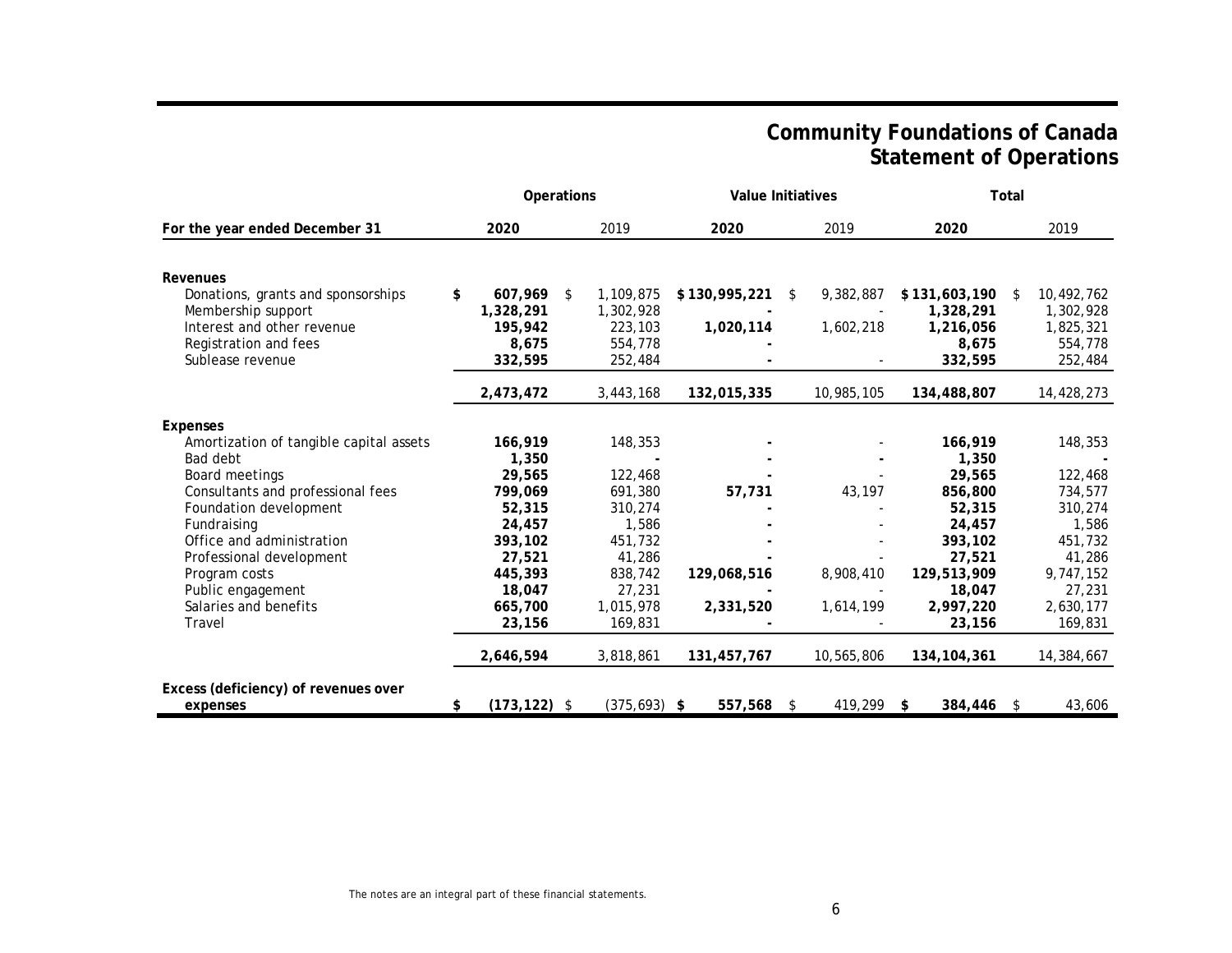## **Community Foundations of Canada Statement of Cash Flows**

| For the year ended December 31                                                                                                                                                     | 2020                                | 2019                                     |
|------------------------------------------------------------------------------------------------------------------------------------------------------------------------------------|-------------------------------------|------------------------------------------|
|                                                                                                                                                                                    |                                     |                                          |
| Cash flows from operating activities<br>Excess of revenues over expenses<br>Items not affecting cash:                                                                              | \$<br>384,446                       | \$<br>43,606                             |
| Amortization of tangible capital assets<br>Amortization of leasehold inducement                                                                                                    | 166,919<br>(38, 747)                | 148,353<br>(32, 294)                     |
| Changes in non-cash working capital:                                                                                                                                               | 512,618                             | 159,665                                  |
| Accounts receivable<br>Prepaid expenses<br>Accounts payable and accrued liabilities                                                                                                | 178,187<br>64,385<br>512,363        | (290,080)<br>50,976<br>201,681           |
|                                                                                                                                                                                    | 1,267,553                           | 122,242                                  |
| Cash flows from investing activities<br>Acquisition of investments<br>Proceeds on disposal of investments<br>Acquisition of tangible capital assets<br>Increase in restricted cash | (1,094,341)<br>211,341<br>(15, 883) | (1,999,656)<br>(839, 502)<br>(2, 308)    |
|                                                                                                                                                                                    | (898, 883)                          | (2,841,466)                              |
| Cash flows from financing activities<br>Proceeds from long-term debt<br>Change in deferred contributions<br>Endowment contributions<br>Leasehold inducement received               | 4,150<br>1,088,728<br>50,000        | 70,000<br>12,798,860<br>3,283<br>179,800 |
|                                                                                                                                                                                    | 1,142,878                           | 13,051,943                               |
| Net increase in cash                                                                                                                                                               | 1,511,548                           | 10,332,719                               |
| Cash, beginning of the year                                                                                                                                                        | 16,592,735                          | 6,260,016                                |
| Cash, end of the year                                                                                                                                                              | \$18,104,283                        | \$<br>16,592,735                         |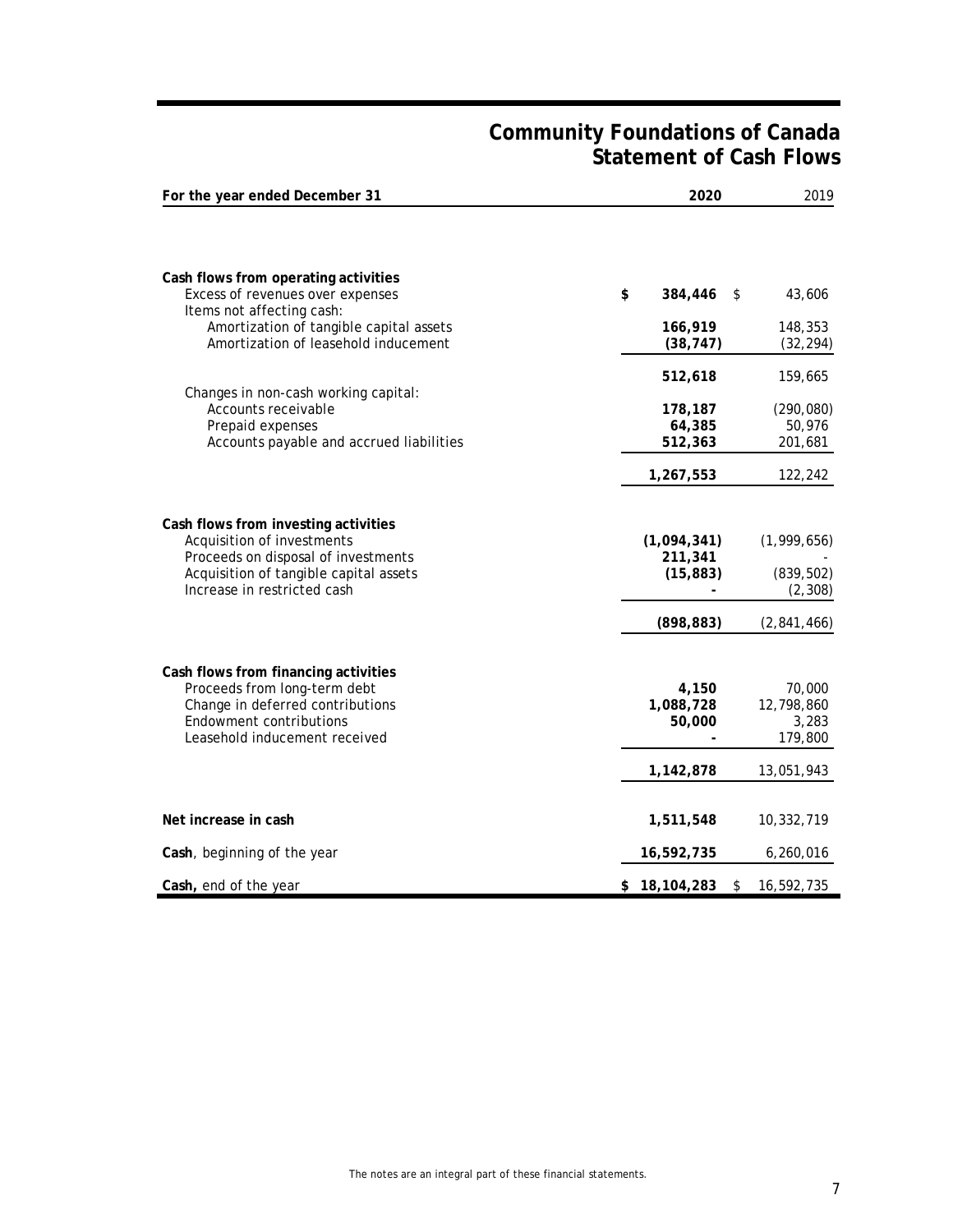#### **December 31, 2020**

### **1. Accounting Policies**

- **Purpose of Organization** Community Foundations of Canada is a not-for-profit organization incorporated without share capital under the Canada Not-forprofit Corporations Act. Community Foundations of Canada is the national leadership organization for Canada's 191 local community foundations. Together with 191 community foundations across the country, we help drive local solutions for national change on the issues that matter most to Canadians. We're building a movement that connects community foundations, Canadians, and partners to create a just, sustainable future. The organization is a registered charity under the Income Tax Act and, as such, is exempt from income taxes and may issue income tax receipts to donors.
- **Basis of Accounting** The financial statements have been prepared in accordance with Canadian accounting standards for not-for-profit organizations.
- **Use of Estimates** The preparation of financial statements requires management to make estimates and assumptions that affect the reported amounts of assets and liabilities and the reported amounts of revenues and expenses for the year covered. The main estimates relate to fair value of investments and useful lives of tangible capital assets.
- **Fund Accounting** The Operations Fund includes the revenues and expenses of the core operations.

The Value Initiatives Fund includes the revenues and expenses of separately funded programs.

The Endowment Fund reports resources contributed for the Betsy Martin endowment, Queen Elizabeth II Diamond Jubilee Scholarships Program endowment and other endowments. Investment income earned on resources of the Queen Elizabeth II Diamond Jubilee Scholarships Program endowment is reported in the Value Initiatives Fund as it is restricted for bursaries based on the endowment agreement. Investment income earned on resources of the Betsy Martin endowment and other endowments is reported in the Operations Fund.

The Internally Restricted Fund includes investment income restricted by the Board of Directors motion.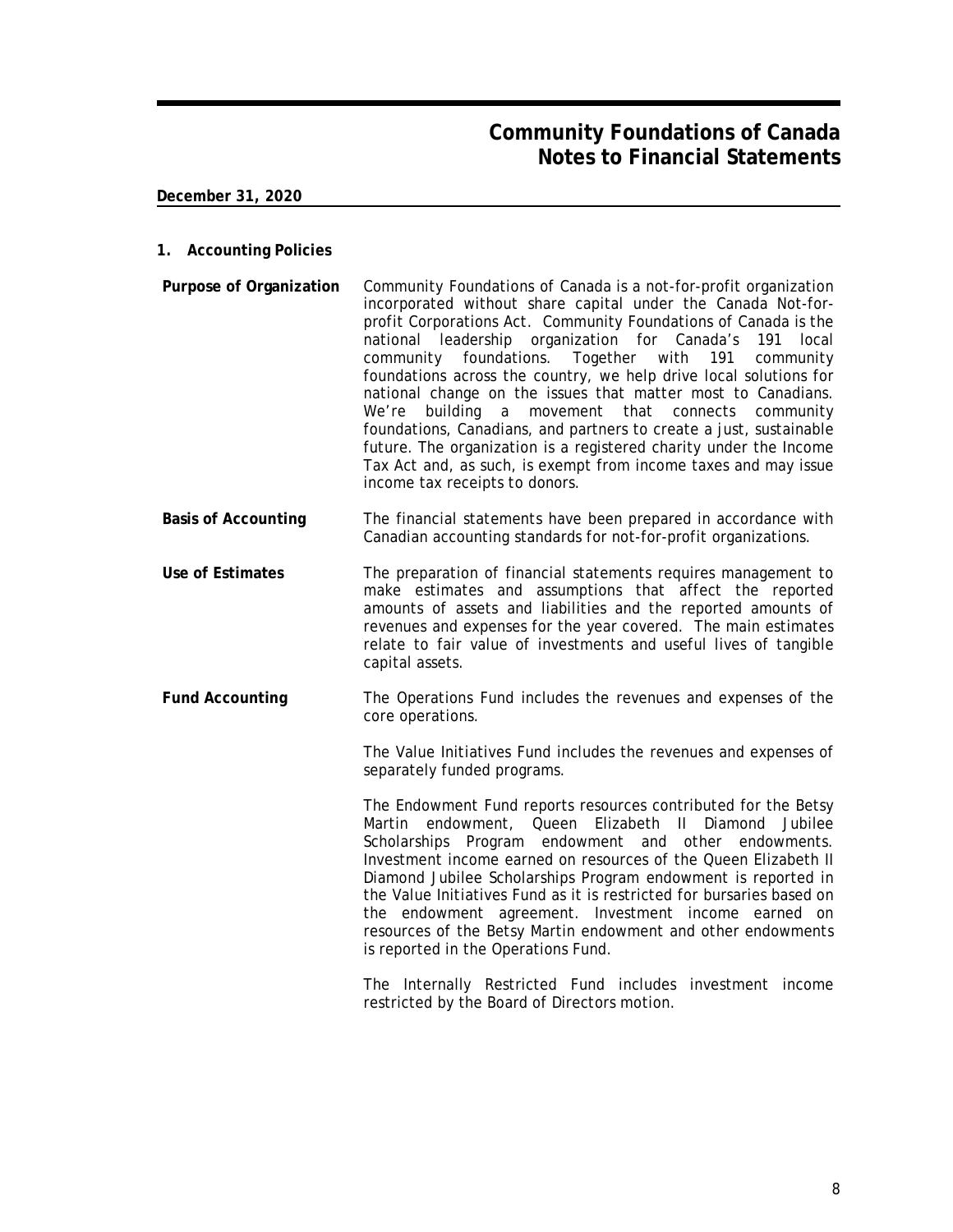**December 31, 2020**

- **1. Accounting Policies (Continued)**
- **Revenue Recognition** The organization follows the deferral method of accounting for contributions including donations and sponsorships. Restricted contributions are recognized as revenue in the year in which the related expenses are incurred. Unrestricted contributions are recognized as revenue when received or receivable if the amount to be received can be reasonably estimated and collection is reasonably assured.

Endowment contributions are recognized as direct increases in the Endowment Fund.

Registration and fees are recognized as revenue when the seminars and conferences are held.

Membership support is recognized as revenue proportionately over the year to which they relate.

Sublease revenue is recognized as revenue over the sublease term.

**Financial Instruments** *Initial and subsequent measurement* The organization initially measures its financial assets and liabilities at fair value. The organization subsequently measures all its financial assets and liabilities at amortized cost, except for cash and investments, which are measured at fair value. Changes in fair value of these financial instruments are recognized in the statement of operations.

*Impairment*

Financial assets measured at amortized cost are tested for impairment when there are indicators of impairment.

*Transaction costs*

The organization recognizes its transaction costs in the statement of operations in the year incurred for financial instruments measured at fair value. Financial instruments that are subsequently measured at amortized cost are adjusted by the transaction costs in the initial measurement of the asset or liability.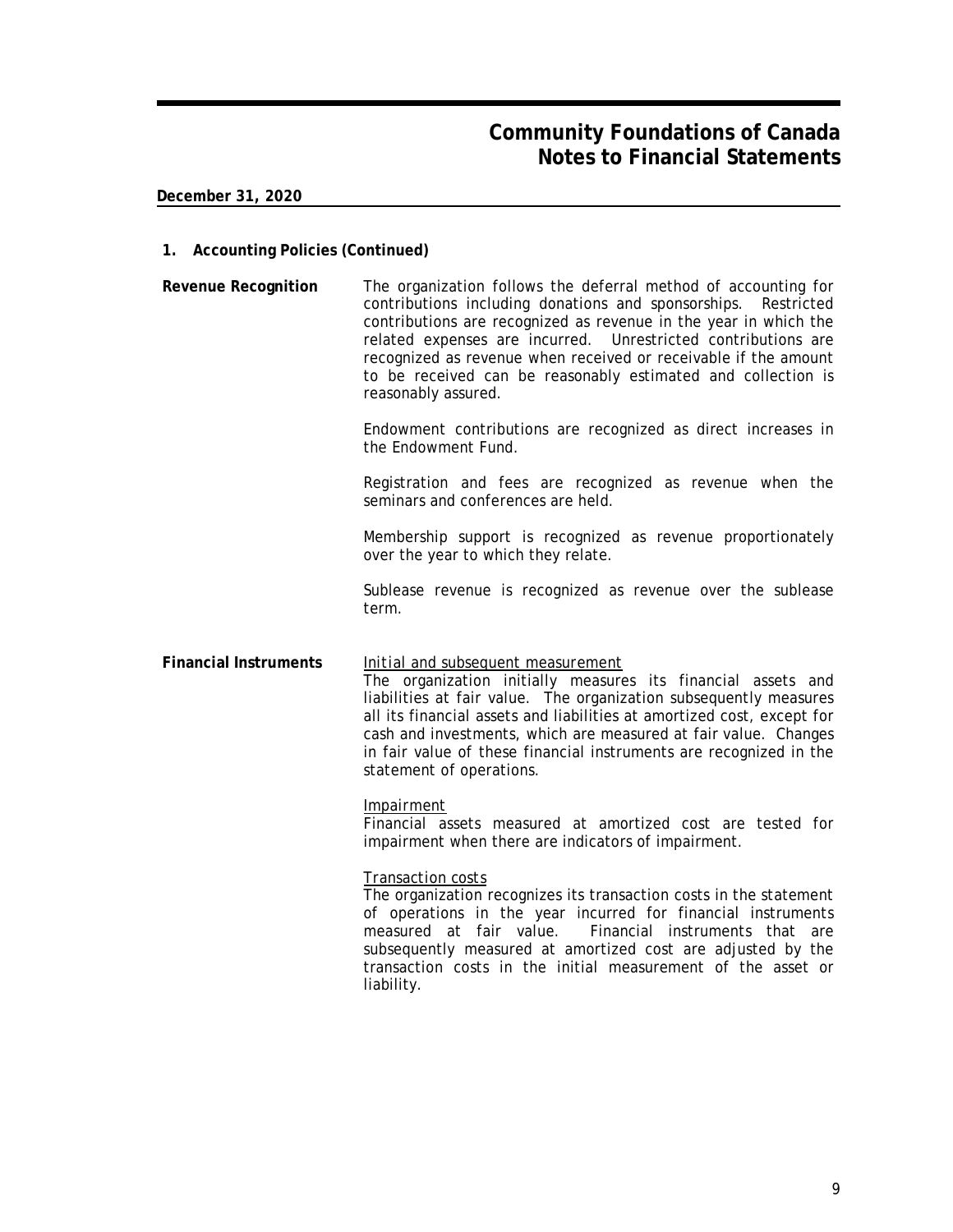**December 31, 2020**

- **1. Accounting Policies (Continued)**
- **Investment in LLP** The organization is able to exercise significant influence over the Raven Indigenous Impact Fund LLP and has elected to account for its investment using the equity method. The investment is initially recorded at cost and is adjusted thereafter to include the organization's pro rata share of the income (loss) of the investee.
- **Tangible Capital Assets** Tangible capital assets are stated at cost less accumulated amortization. Amortization is provided on the basis of their useful lives using the following methods and annual rates:

|                                              | Computer equipment<br>Furniture<br>Software             | 33% diminishing balance basis<br>20% diminishing balance basis<br>50% diminishing balance basis<br>Leasehold improvements Straight-line over the term of the lease                                      |
|----------------------------------------------|---------------------------------------------------------|---------------------------------------------------------------------------------------------------------------------------------------------------------------------------------------------------------|
| Impairment of Tangible<br>Capital Assets     | statement of operations.                                | When a tangible capital asset no longer has any long-term service<br>potential to the organization, the excess of its net carrying<br>amount over any residual value is recognized as an expense in the |
| <b>Contributed Materials</b><br>and Services | contribution if fair value can be reasonably estimated. | Contributed materials and services which are used in the normal<br>course of the organization's operations and would otherwise have<br>been purchased are recorded at their fair value at the date of   |
| Conference and Summit<br>Expenses            | same year.                                              | Conference and summit expenses are recognized as expenses in<br>the year the services or goods are received by the organization.<br>As such, timing of revenues and expenses might not be in the        |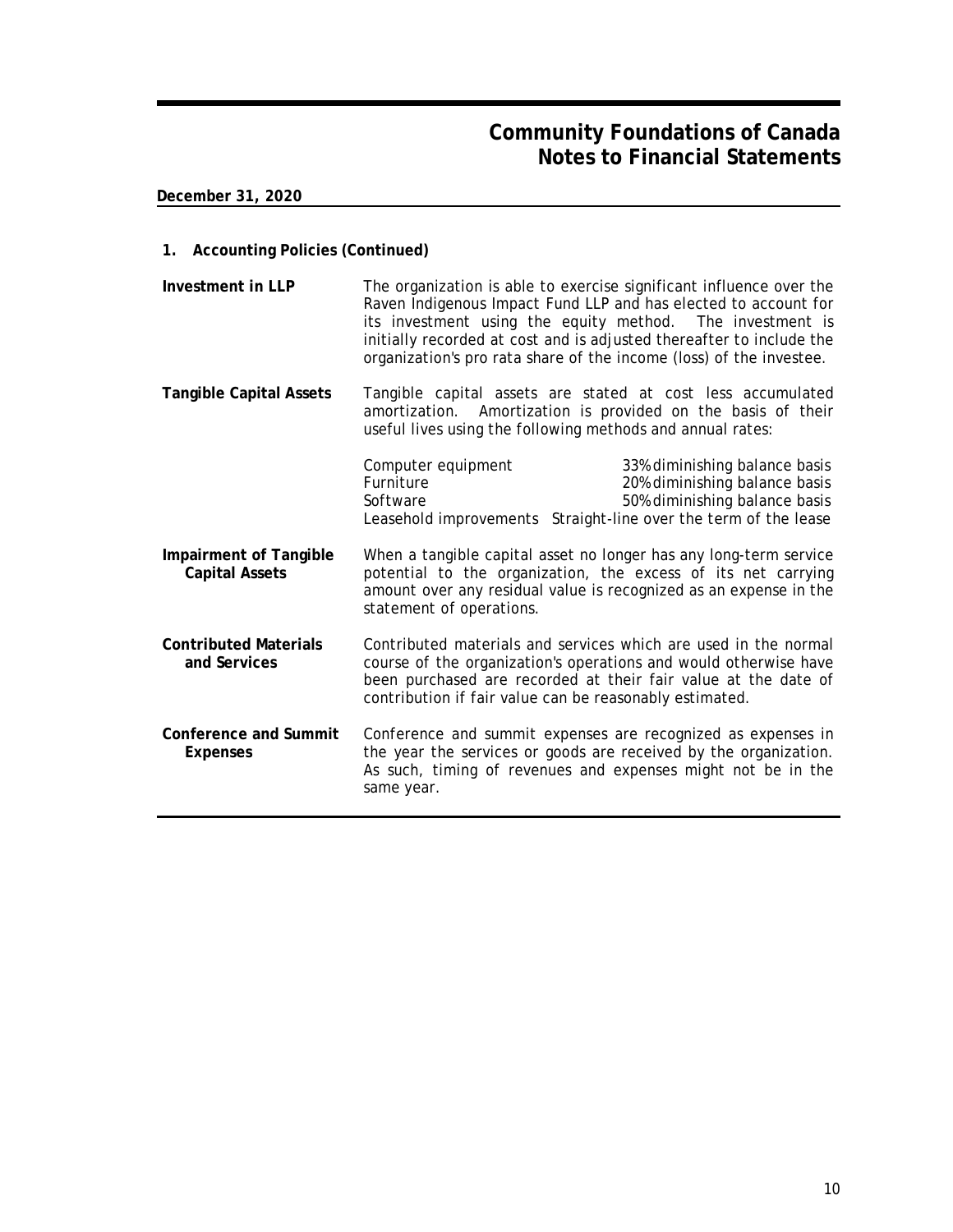## **December 31, 2020**

### **2. Investment in Raven Indigenous Impact Fund LLP**

The Organization has an investment in Raven Indigenous Impact Fund LLP and elected to account for the investment using the equity method. During the year, CFC received a net capital distribution of \$195,935, included in this amount are investment fees paid of \$21,409.

|                                                                                                                                                          | 2020                                               |                                                     | 2019                                                           |
|----------------------------------------------------------------------------------------------------------------------------------------------------------|----------------------------------------------------|-----------------------------------------------------|----------------------------------------------------------------|
| Raven Indigenous Impact Fund LLP - 1.6% ownership,<br>325,000 LP units                                                                                   | \$                                                 | - \$                                                | 280,683                                                        |
| Investments                                                                                                                                              |                                                    |                                                     | 2019                                                           |
| Cash, short-term deposits and money market fund<br>Canadian fixed income<br>Canadian equity<br>US equity                                                 | \$<br>290,934<br>996,182<br>8,497,501<br>6,851,582 | \$                                                  | 1,191,078<br>644,042<br>8,560,629<br>5, 161, 518<br>15,557,267 |
| Less restricted investments:<br>Queen Elizabeth II Diamond Jubilee Scholarships<br>Program Endowment<br><b>Other Endowments</b><br>Internally restricted | 417,543<br>103,489                                 |                                                     | 12,000,000<br>367,543<br>83,703<br>12,451,246<br>3,106,021     |
|                                                                                                                                                          | S.                                                 | 16,636,199<br>12,000,000<br>12,521,032<br>4,115,167 | 84,748<br>2020<br>S                                            |

In addition, \$97,049 (2019 - \$97,049) of cash is restricted for the Betsy Martin Endowment fund.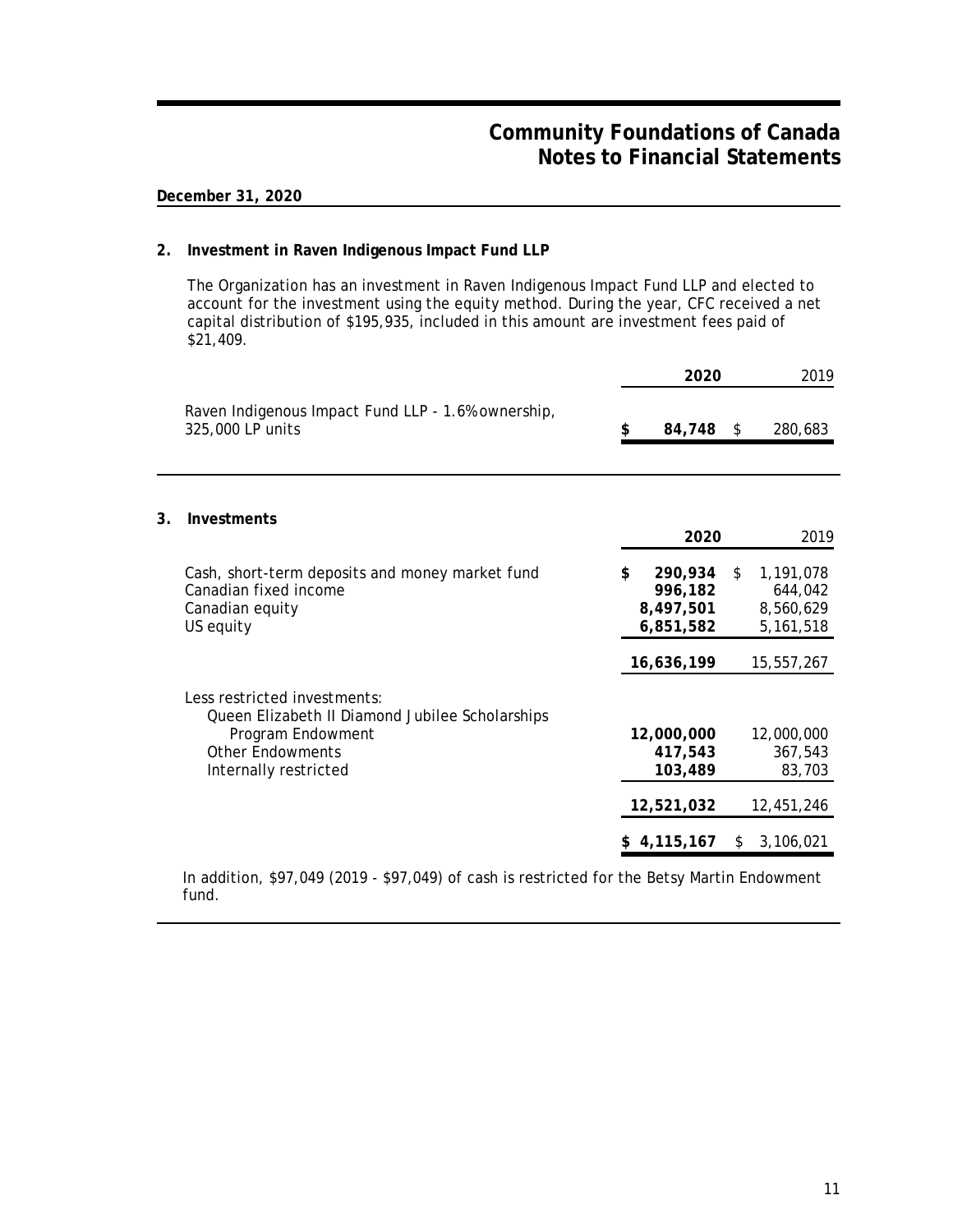## **December 31, 2020**

## **4. Tangible Capital Assets**

|                                                                              |                                                | 2020                                         |     |                                          | 2019                                        |
|------------------------------------------------------------------------------|------------------------------------------------|----------------------------------------------|-----|------------------------------------------|---------------------------------------------|
|                                                                              | Cost                                           | Accumulated<br>Amortization                  |     | Cost                                     | Accumulated<br>Amortization                 |
| Computer equipment<br><b>Furniture</b><br>Software<br>Leasehold improvements | \$<br>154,082<br>271,818<br>3,055<br>1,329,166 | \$<br>108,202<br>148,050<br>3,055<br>327,539 | -\$ | 127,079<br>271,818<br>3.055<br>1,340,287 | \$<br>94,633<br>120,393<br>3,055<br>201,847 |
|                                                                              | \$1,758,121                                    | \$<br>586,846                                | S   | 1.742.239                                | \$<br>419,928                               |
| Net value                                                                    |                                                | 1,171,275                                    |     |                                          | 1,322,311                                   |

#### **5. Line of Credit**

The organization has an authorized operating line of credit of \$250,000 that is due on demand and bears interest at the bank's prime rate plus 2%, calculated and payable monthly. It is secured by a general security agreement covering all assets. At December 31, 2020, the organization had undrawn credit capacity under this facility of \$250,000.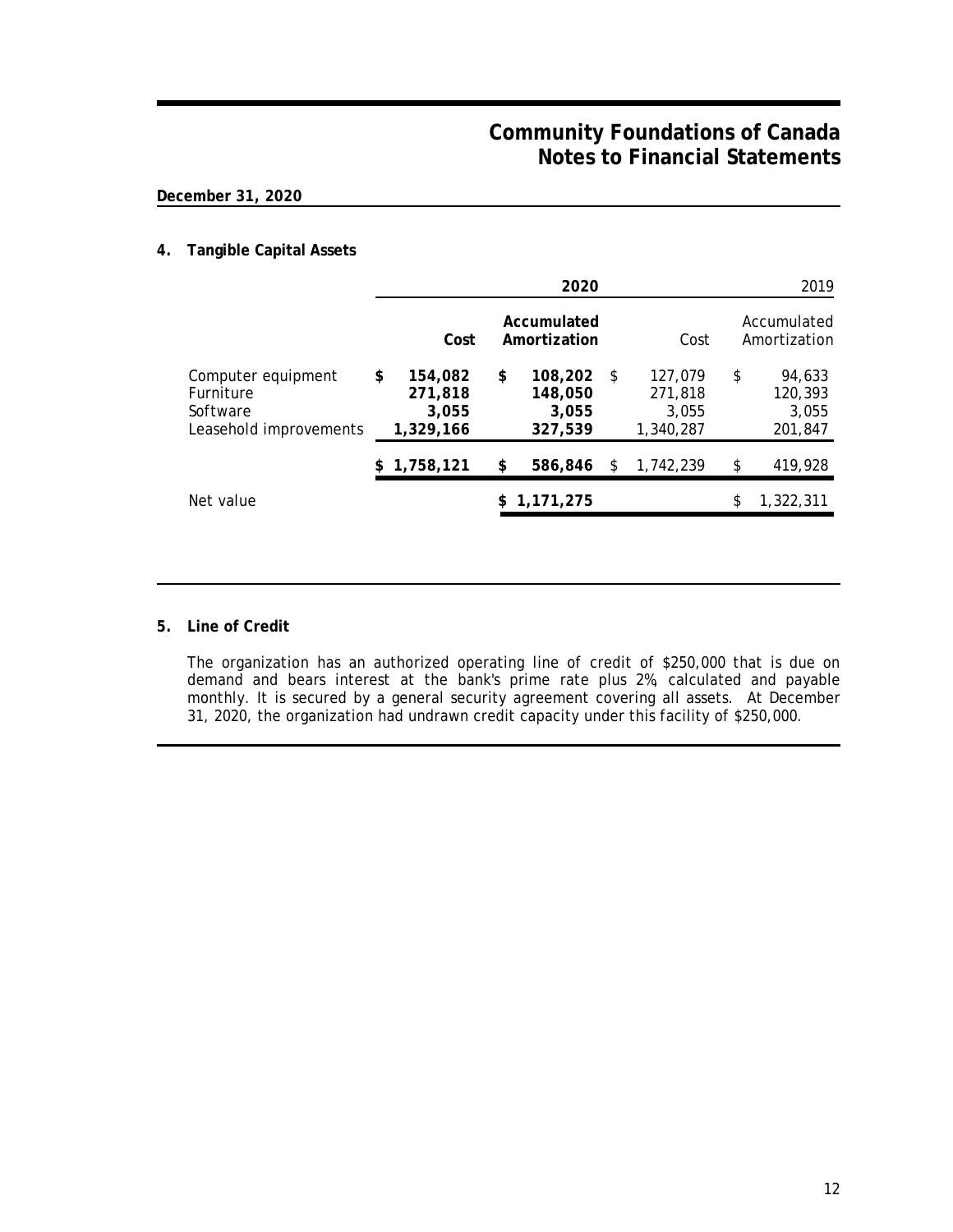### **December 31, 2020**

#### **6. Deferred Contributions**

Deferred contributions represent funds received in the current year to cover operating expenses in the subsequent year. The variations in the balance of deferred contributions is as follows:

a) Queen Elizabeth II Diamond Jubilee Scholarships Program deferred contributions:

|                                                                                                                             |     | 2020                                         |    | 2019                                     |
|-----------------------------------------------------------------------------------------------------------------------------|-----|----------------------------------------------|----|------------------------------------------|
| Balance, beginning of the year<br>Plus: amounts received during the year<br>Less: amounts recognized as revenue in the year | \$  | $5,145,728$ \$<br>50,319<br>(2,530,418)      |    | 6,131,936<br>4,270,491<br>(5, 256, 699)  |
| Balance, end of the year                                                                                                    |     | 2,665,629 \$                                 |    | 5, 145, 728                              |
| b) Flourishing Leadership Trust deferred contributions:                                                                     |     | 2020                                         |    | 2019                                     |
| Balance, beginning of year<br>Plus: amounts received during the year<br>Less: amounts recognized as revenue in the year     | \$  | 627,577<br>45,754<br>(37, 754)               | \$ | 528,935<br>117,861<br>(19, 219)          |
| Balance, end of year                                                                                                        | S   | 635,577                                      | S  | 627,577                                  |
| c) Other deferred contributions:                                                                                            |     | 2020                                         |    | 2019                                     |
| Balance, beginning of the year<br>Plus: amounts received during the year<br>Less: amounts recognized as revenue in the year | \$. | 15,355,786<br>132,595,842<br>(129, 035, 018) | \$ | 1,669,362<br>22,838,780<br>(9, 152, 356) |
| Balance, end of the year                                                                                                    |     | \$18,916,610                                 | S  | 15,355,786                               |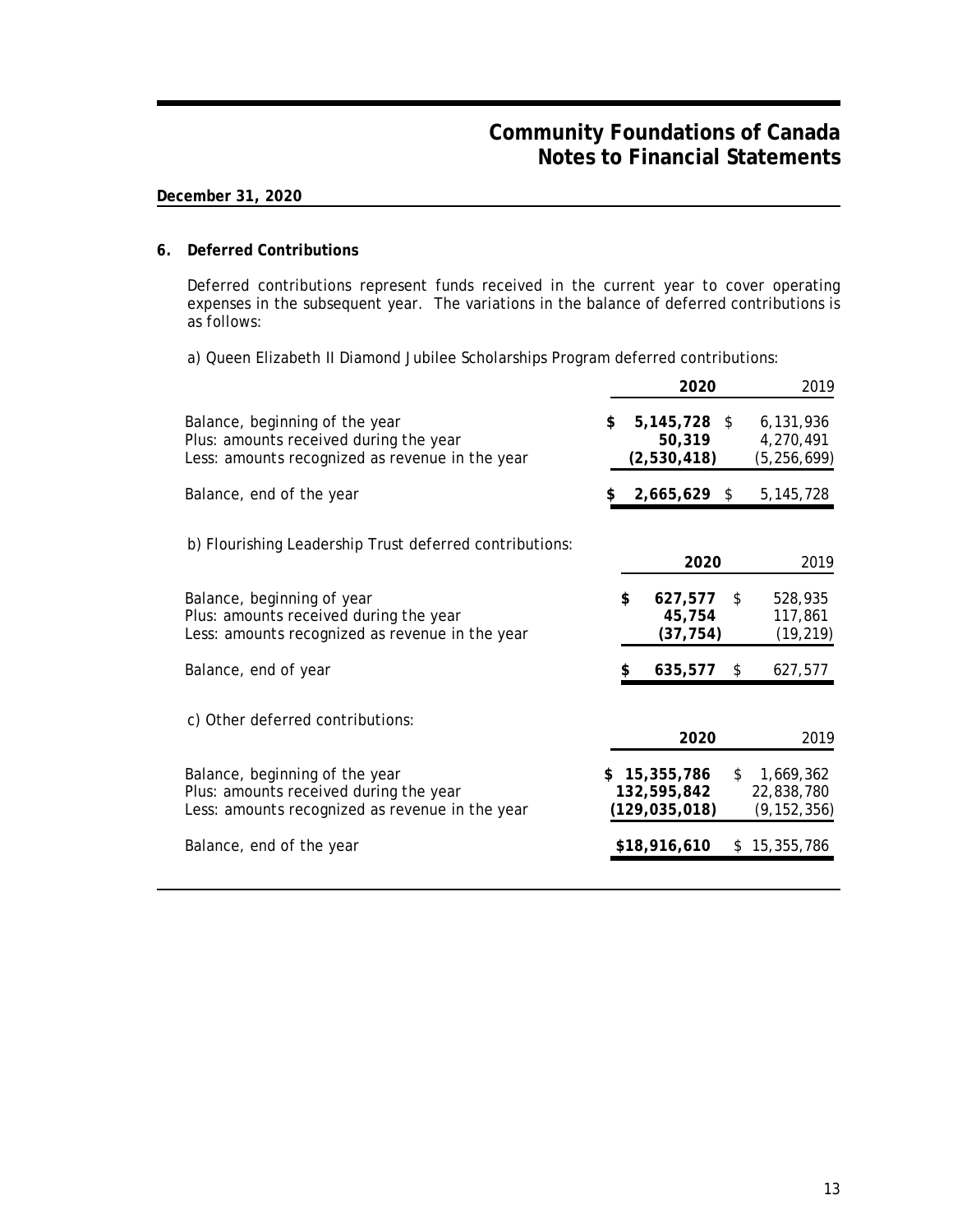### **December 31, 2020**

#### **7. Long-term Debt**

|                                                                                                                                 | 2020              | 2019   |
|---------------------------------------------------------------------------------------------------------------------------------|-------------------|--------|
| Loan, 3.5%, due May 1, 2027, payable by annual principal<br>instalments of \$10,000 beginning May 1, 2021, plus \$<br>interest. | 74.150 \$         | 70,000 |
| Less: principal portion due within one year                                                                                     | 10,000            |        |
|                                                                                                                                 | \$<br>$64.150$ \$ | 70,000 |
|                                                                                                                                 |                   |        |

The principal payments for the next five years amount to: 2021, 10,000; 2022, \$10,000; 2023, \$10,000; 2024, \$10,000; 2025, \$10,000.

#### **8. Contractual Obligations**

The organization leases its premises under a lease expiring in March 2027. Future minimum payments for the lease and leasehold improvements total \$2,609,007 and include the following payments over the next five years:

| 2021 | S.  | 405,882 |
|------|-----|---------|
| 2022 | \$. | 413,664 |
| 2023 | S.  | 419.864 |
| 2024 | S.  | 421,414 |
| 2025 | \$. | 421.414 |

### **9. Uncertainty due to COVID-19**

On January 30, 2020, the World Health Organization ('WHO') announced a global health emergency because of a new strain of coronavirus originating in Wuhan, China (the 'COVID-19 outbreak') and the risks to the international community as the virus spreads globally beyond its point of origin. In March 2020, the WHO classified the COVID-19 outbreak as a pandemic, based on the rapid increase in exposure globally.

The full impact of the COVID-19 outbreak continues to evolve as of the date of this report. As such, it is uncertain as to the full magnitude that the pandemic will have on the organization's financial condition, liquidity, and future results of operations. Since the start of COVID-19, the organization has seen an increase in grants it received from both the government and corporate donors. Also, all employees have been working from home since the start of the pandemic. Management is actively monitoring the global situation on its financial condition, liquidity, operations, industry, and workforce. Given the daily evolution of the COVID-19 outbreak and the global responses to curb its spread, the organization is not able to estimate the effects of the COVID-19 outbreak on this results of operations, financial condition, or liquidity at this time.